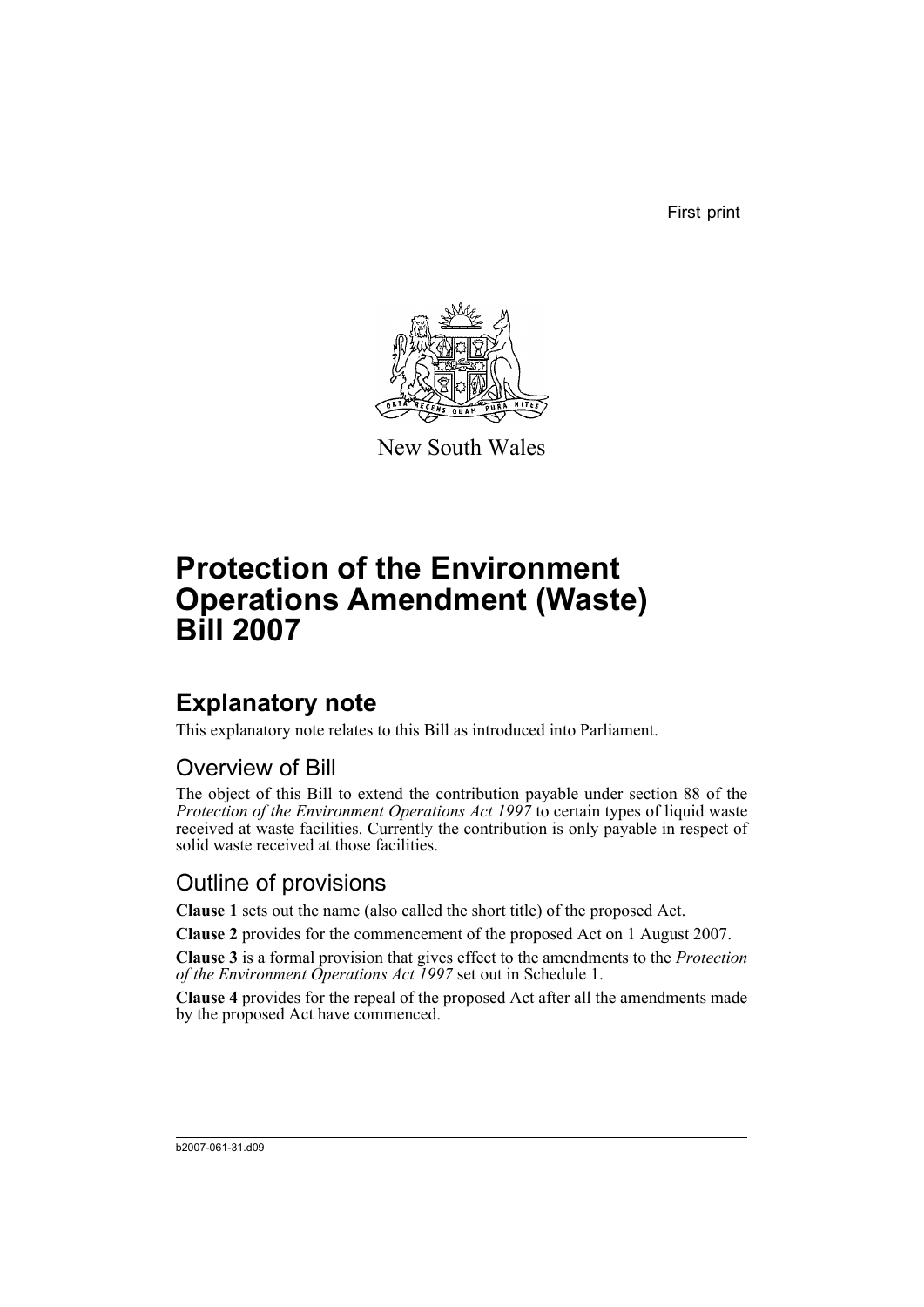Protection of the Environment Operations Amendment (Waste) Bill 2007

Explanatory note

#### **Schedule 1 Amendments**

**Schedule 1 [1]** amends section 88 of the *Protection of the Environment Operations Act 1997* to require contributions to be paid under that section by an occupier of a waste facility in respect of liquid waste received at the facility.

**Schedule 1 [2]** clarifies the facilities that are required to pay the contribution.

**Schedule 1 [3]** defines *liquid waste*.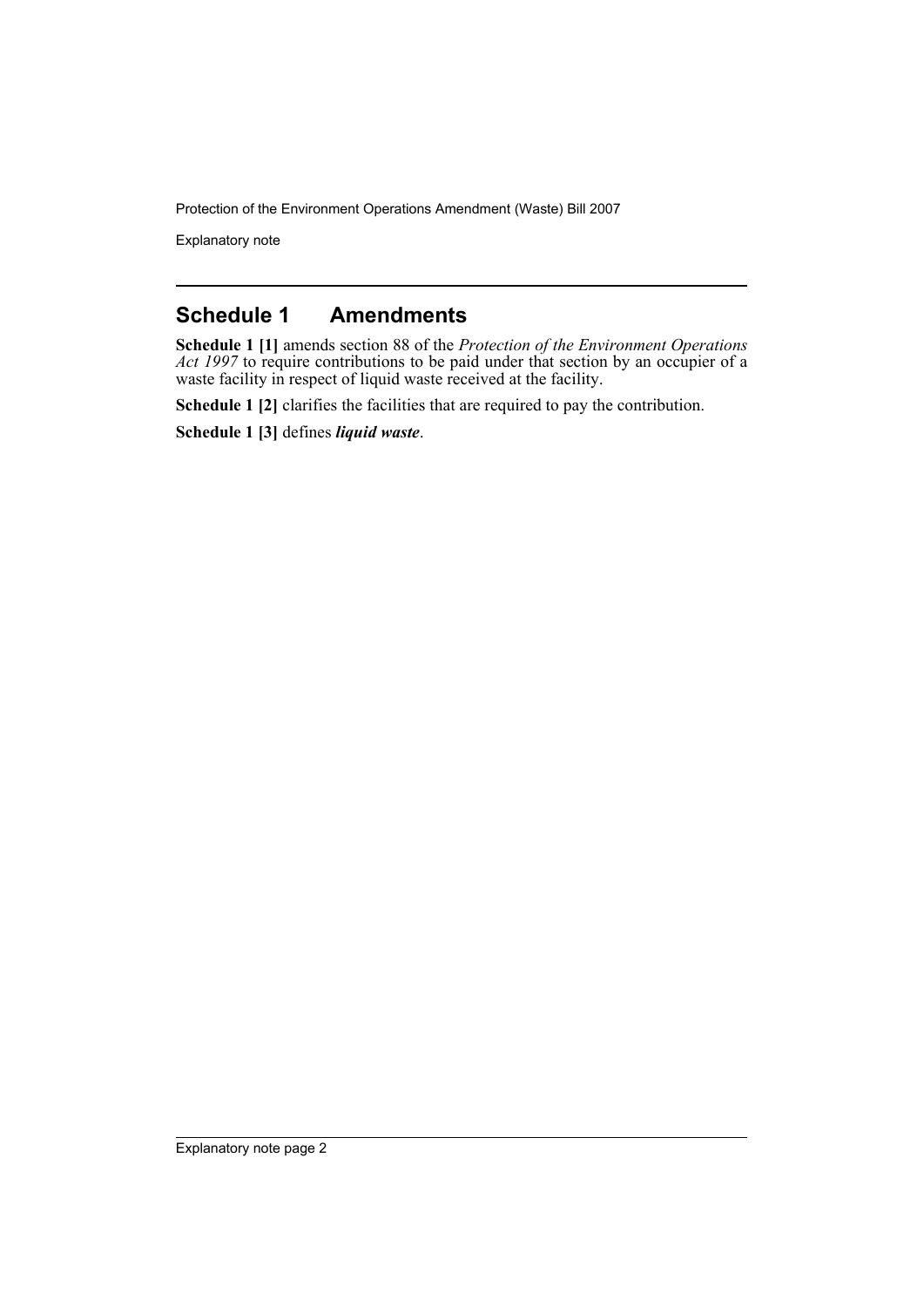First print



New South Wales

# **Protection of the Environment Operations Amendment (Waste) Bill 2007**

### **Contents**

|            |                                                                          | Page |
|------------|--------------------------------------------------------------------------|------|
|            | Name of Act                                                              |      |
|            | Commencement                                                             |      |
|            | Amendment of Protection of the Environment Operations Act<br>1997 No 156 |      |
|            | Repeal of Act                                                            |      |
| Schedule 1 | Amendments                                                               | 3    |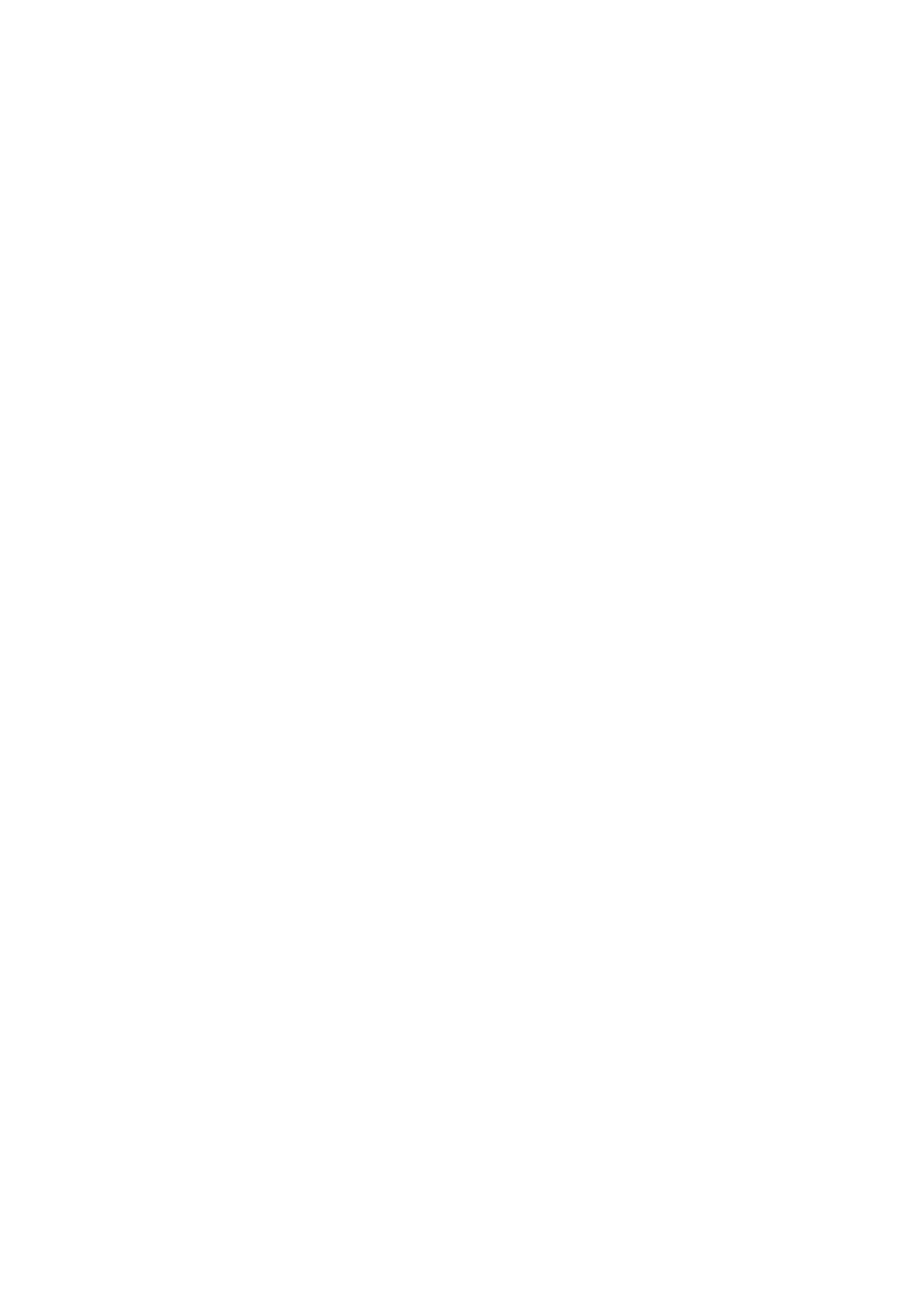

New South Wales

# **Protection of the Environment Operations Amendment (Waste) Bill 2007**

No , 2007

#### **A Bill for**

An Act to amend the *Protection of the Environment Operations Act 1997* with respect to the contributions payable for liquid waste received at waste facilities.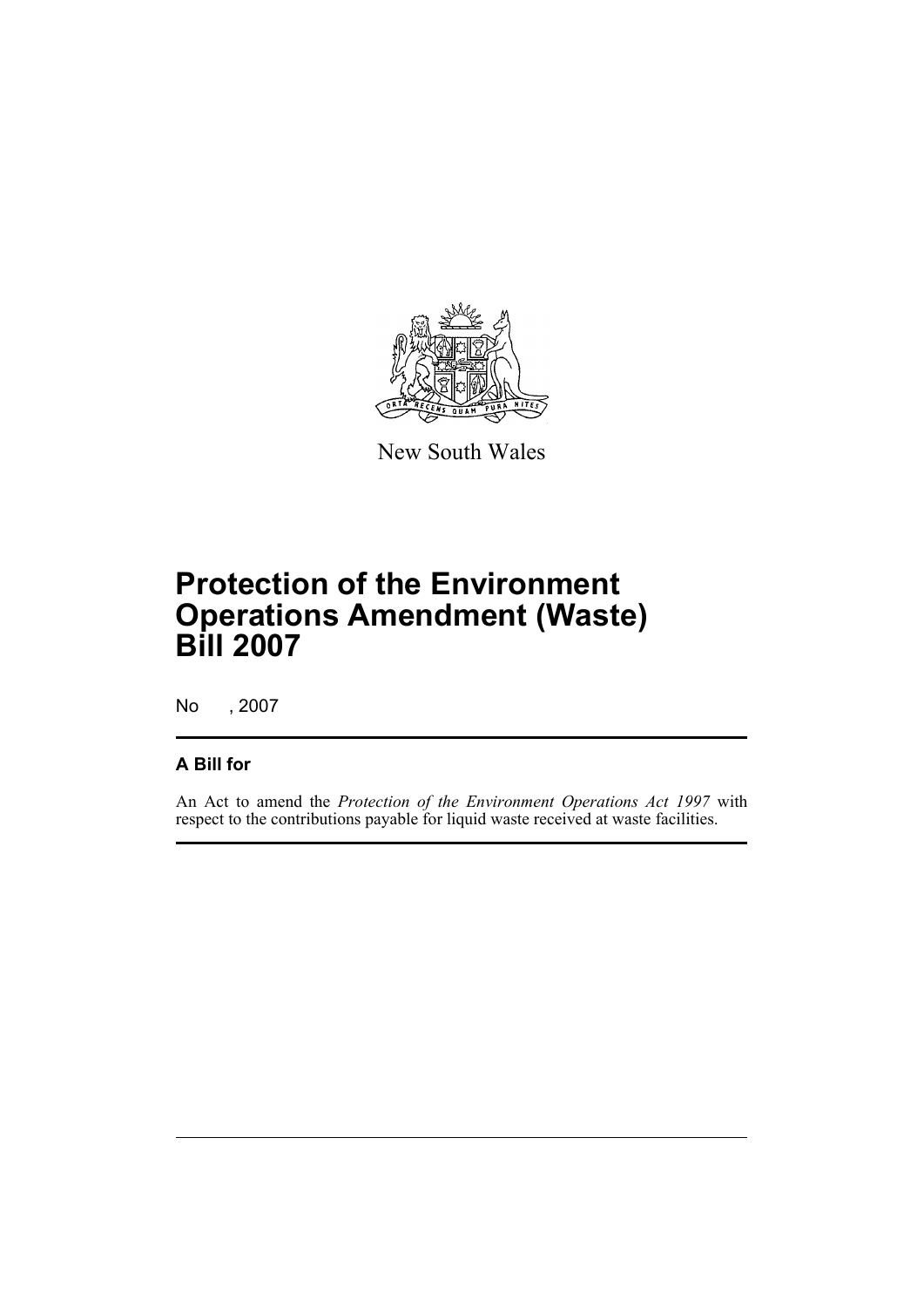<span id="page-5-3"></span><span id="page-5-2"></span><span id="page-5-1"></span><span id="page-5-0"></span>

|              |                                                                                        | The Legislature of New South Wales enacts:                                                                                                                | 1              |  |  |
|--------------|----------------------------------------------------------------------------------------|-----------------------------------------------------------------------------------------------------------------------------------------------------------|----------------|--|--|
| 1            |                                                                                        | Name of Act                                                                                                                                               | $\overline{2}$ |  |  |
|              |                                                                                        | This Act is the Protection of the Environment Operations Amendment<br>(Waste) Act 2007.                                                                   | 3<br>4         |  |  |
| $\mathbf{2}$ |                                                                                        | <b>Commencement</b>                                                                                                                                       | 5              |  |  |
|              |                                                                                        | This Act commences on 1 August 2007.                                                                                                                      | 6              |  |  |
| 3            | <b>Amendment of Protection of the Environment Operations Act 1997</b><br><b>No 156</b> |                                                                                                                                                           |                |  |  |
|              |                                                                                        | The Protection of the Environment Operations Act 1997 is amended as<br>set out in Schedule 1.                                                             | 9<br>10        |  |  |
| 4            | <b>Repeal of Act</b>                                                                   |                                                                                                                                                           | 11             |  |  |
|              | (1)                                                                                    | This Act is repealed on the day following the day on which this Act<br>commences.                                                                         | 12<br>13       |  |  |
|              | (2)                                                                                    | The repeal of this Act does not, because of the operation of section 30<br>of the <i>Interpretation Act 1987</i> , affect any amendment made by this Act. | 14<br>15       |  |  |